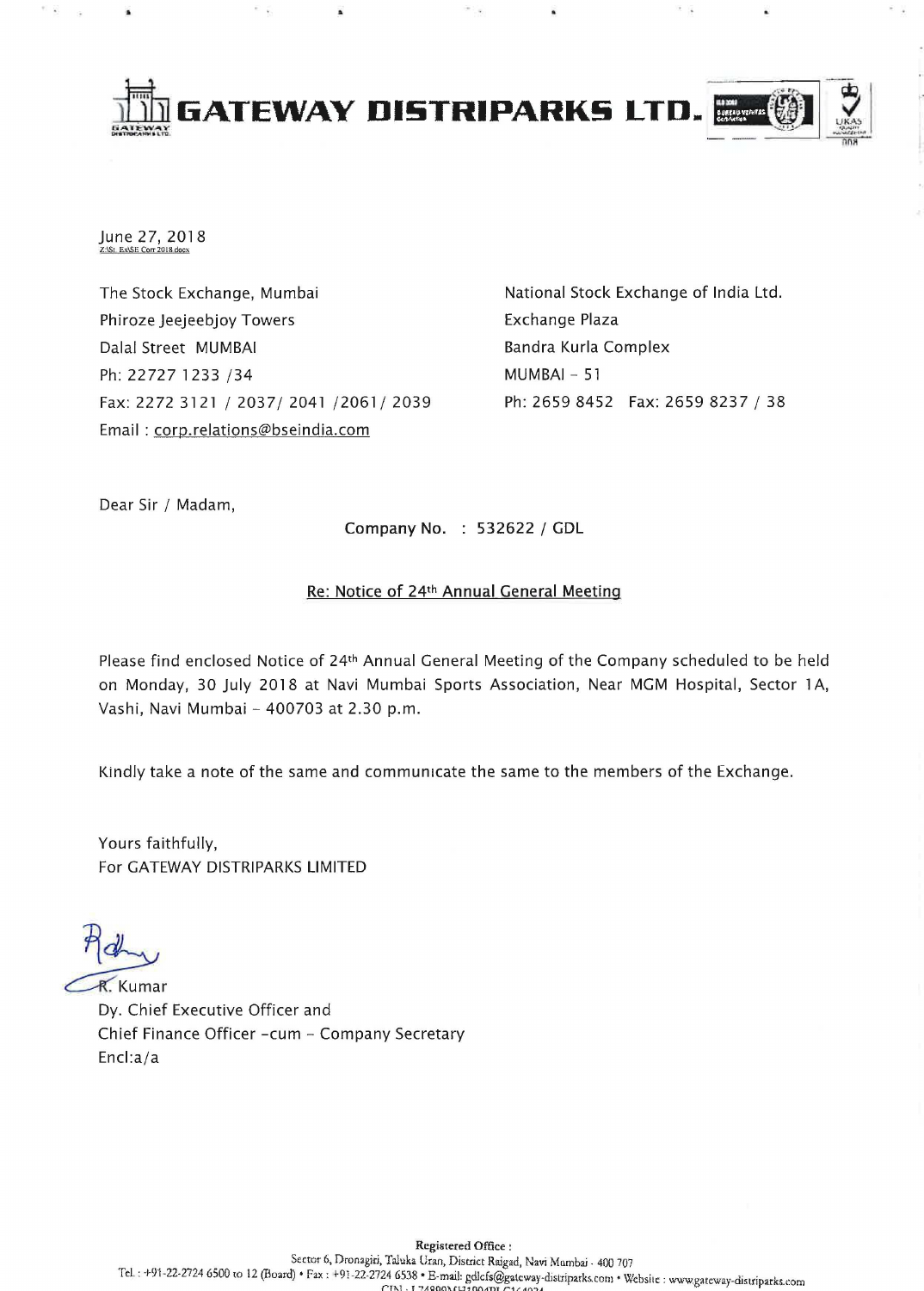

### GATEWAY DISTRIPARKS LIMITED Sector 6, Dronagiri, Taluka Uran, District Raigad, Navi Mumbai - 400 707 CIN: L74899MH1994PLC164024 Ph: +91 22 2724 6500 | Fax: +91 22 27246538 Website: www.gateway-distriparks.com

# NOTICE

NOTICE is hereby given that the 24th Annual General Meeting of the Members of Gateway Distriparks Limited (Company) will be held on Monday, 30 July 2018 at Navi Mumbai Sports Association, Near MGM Hospital, Sector 1A, Vashi, Navi Mumbai - 400703 at 2.30 p.m. to transact the following business:

### **ORDINARY BUSINESS**

- 1. To receive, consider and adopt the Audited Financial Statements (including Audited Consolidated Financial Statements) of the Company for the financial year ended 31st March 2018 together with, the Reports of the Directors and Auditors thereon.
- 2. To confirm the interim dividends declared by the Board of Directors for the financial year ended March 31, 2018.
- 3. To re-appoint Mrs. Mamta Gupta (DIN: 00160916), who retires by rotation in the Annual General Meeting, and being eligible, offers herself for re-appointment as Director.

By order of the Board

R. Kumar *Dy. CEO & CFO-cum-Company Secretary*

Registered Office: Sector 6, Dronagiri, Taluka Uran, District Raigad, Navi Mumbai – 400 707 Ph: +91 22 2724 6500 | Fax: +91 22 27246538 Email: investor@gateway-distriparks.com Website: www.gateway-distriparks.com CIN: L74899MH1994PLC164024

Place: New Delhi Dated: 16 May 2018

# **NOTES**

- 1. **A MEMBER ENTITLED TO ATTEND AND VOTE IS ENTITLED TO APPOINT A PROXY TO ATTEND AND VOTE INSTEAD OF HIMSELF/HERSELF AND PROXY NEED NOT BE A MEMBER OF THE COMPANY.**
- 2. Proxies in order to be effective, should be completed, stamped and signed and must be deposited at the Registered Office of the Company not less than 48 hours before the commencement of the meeting.

A person can act as a proxy on behalf of members not exceeding fifty and holding in the aggregate not more than ten percent of the total share capital of the Company carrying voting rights. A member holding more than ten percent of the total share capital of the Company carrying voting rights may appoint a single person as proxy and such person shall not act as a proxy for any other person or shareholder. A proxy form is annexed to this Notice. Proxies submitted on behalf of limited companies, societies etc. must be supported by an appropriate resolution/authority as applicable.

3. Corporate members intending to send their authorized representatives to attend and vote at the meeting pursuant to Section 113 of the Companies Act, 2013 are requested to send a certified copy of the board resolution authorizing their representative to attend and vote on their behalf at the meeting.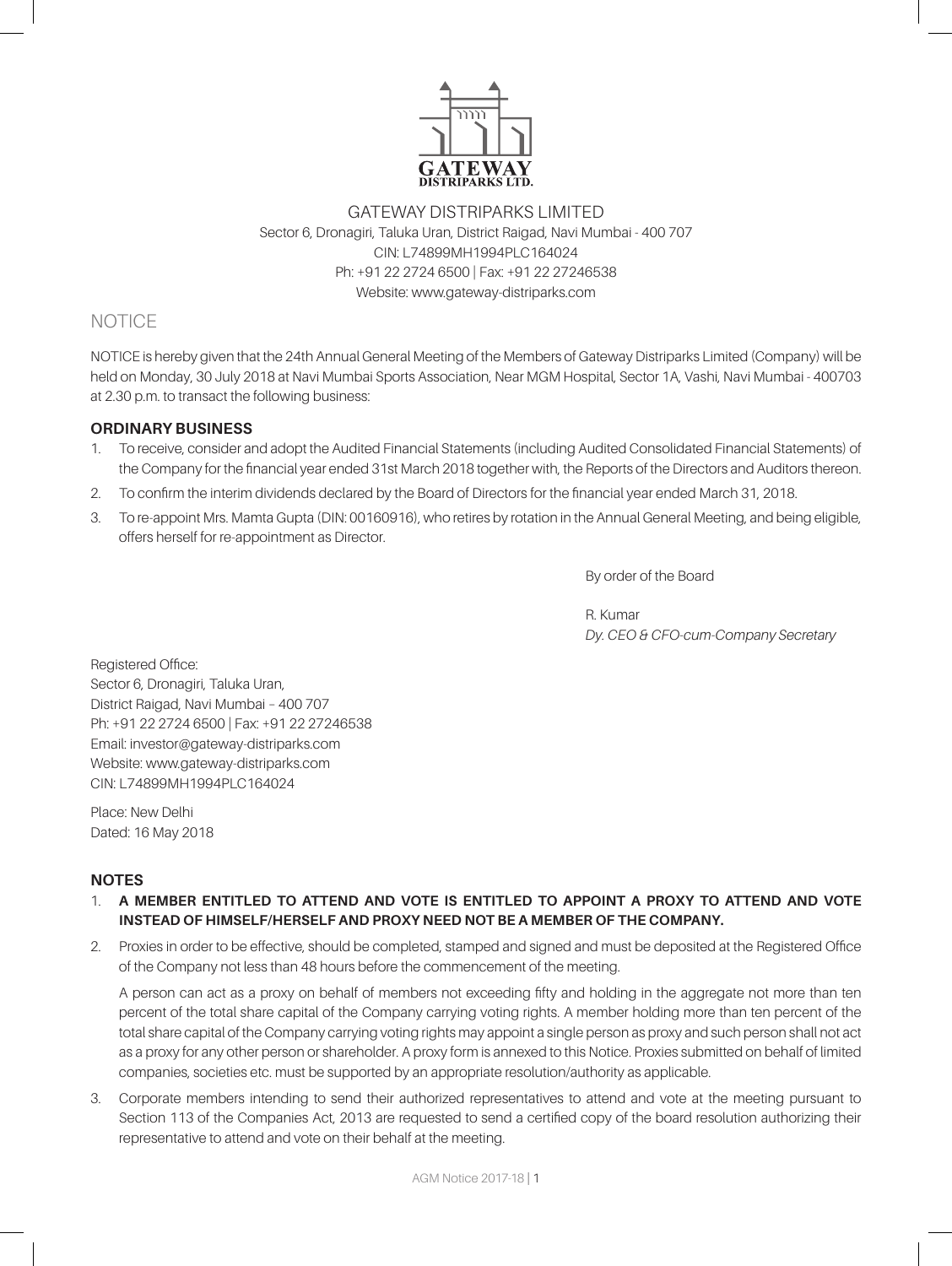

- 4. The Register of Members and Share Transfer Register of the Company will remain closed from Saturday, 21 July 2018 to Monday, 30 July 2018, both days inclusive.
- 5. In terms of a circular issued by the Securities and Exchange Board of India, it is mandatory to quote Permanent Account Number (PAN) for participating in the securities market. Therefore, the members holding shares in physical form are requested to submit the PAN details to the Registrar and Share Transfer Agents of the Company.
- 6. Members desirous of obtaining any information as regards Accounts are requested to write to the Company at least one week before the meeting so that the information required will be made available at the meeting. Members are requested to notify promptly any change in address to the Registrars at the following address:

M/s. Link Intime India Pvt. Ltd. Unit : Gateway Distriparks Limited. C 101, 247 Park, L.B.S. Marg, Vikhroli (West), Mumbai 400083

- 7. Members who are holding shares in physical form are requested to notify the changes in their respective addresses or bank details, if any, to the Registrar and Share Transfer Agent of the Company and always quote their folio numbers in all correspondence with the Company. In respect of holding in electronic form, members are requested to notify any change in addresses or bank details to their respective Depository Participants.
- 8. Pursuant to Section 125 of the Companies Act, 2013, the amount of dividend remaining unpaid or unclaimed for a period of seven years from the date of transfer to the Company's Unpaid Dividend Account, will be transferred, to the Investor Education and Protection Fund (IEPF) set up by the Government of India. Pursuant to Section 124 and 125 of the Act, read with the Investor Education and Protection Fund Authority (Accounting, Audit, Transfer and Refund) Rules, 2016 (IEPF Rules), as amended, all the shares in respect of which dividend has remained unpaid/unclaimed for seven consecutive years or more are required to be transferred to an IEPF Demat Account notified by the Authority. The Company has sent individual notices to all the shareholders whose dividends are lying unpaid / unclaimed against their name for seven consecutive years or more and also advertised on the newspapers seeking action from the shareholders. Shareholders are requested to claim the same as per procedure laid down in the Rules. In case the dividends are not claimed by the due date(s), necessary steps will be initiated by the Company to transfer shares held by the members to IEPF without further notice. Please note that no claim shall lie against the Company in respect of the dividend/shares so transferred to IEPF. Details of the unclaimed dividend and particulars with respect to corresponding shares due for transfer to the IEPF are available on the Company's website www.gateway-distriparks.com under the section 'Investor Relations'.
- 9. Members are requested to furnish their bank account number, name of the bank, branch, IFSC code and place with Pin Code Number where their account is maintained to prevent fraudulent encashment of dividend warrant. Members may also specify details of ECS / NEFT / RTGS / other similar electronic transfer facility available, if any.
- 10. Members holding multiple folios are requested to get their holdings consolidated.
- 11. M/s. S R Batliboi and Co, LLP (Firm Registration No. 301003E/E300005), were appointed as statutory auditors of the Company, to hold office from the conclusion of 23rd Annual General Meeting (AGM) until the conclusion of the 28th AGM, subject to ratification by members every year. Pursuant to Companies Amendment Act, 2017 read with the Companies (Audit and Auditors) Second Amendment Rules, 2018, with effect from 7th May, 2018, the requirement for placing the matter relating to Appointment of Statutory Auditors for ratification by members at every annual general meeting, during the term of their appointment, has been done away with. In view of the above M/s. S R Batliboi and Co, LLP (Firm Registration No. 301003E/E300005), continues to be the statutory auditors of the Company, till the conclusion of the 28th AGM, to be held in the calendar year 2022.
- 12. The Notice of the AGM, Annual Report 2017-18 and attendance slip, are being sent by electronic mode to those Members whose e-mail addresses are registered with the depository participant (s), except those members who have requested for a physical copy. Physical copy of the notice of AGM, Annual Report 2017-18 and attendance slip are being sent to those members who have not registered their e-mail addresses with the depository participant (s). Members who have received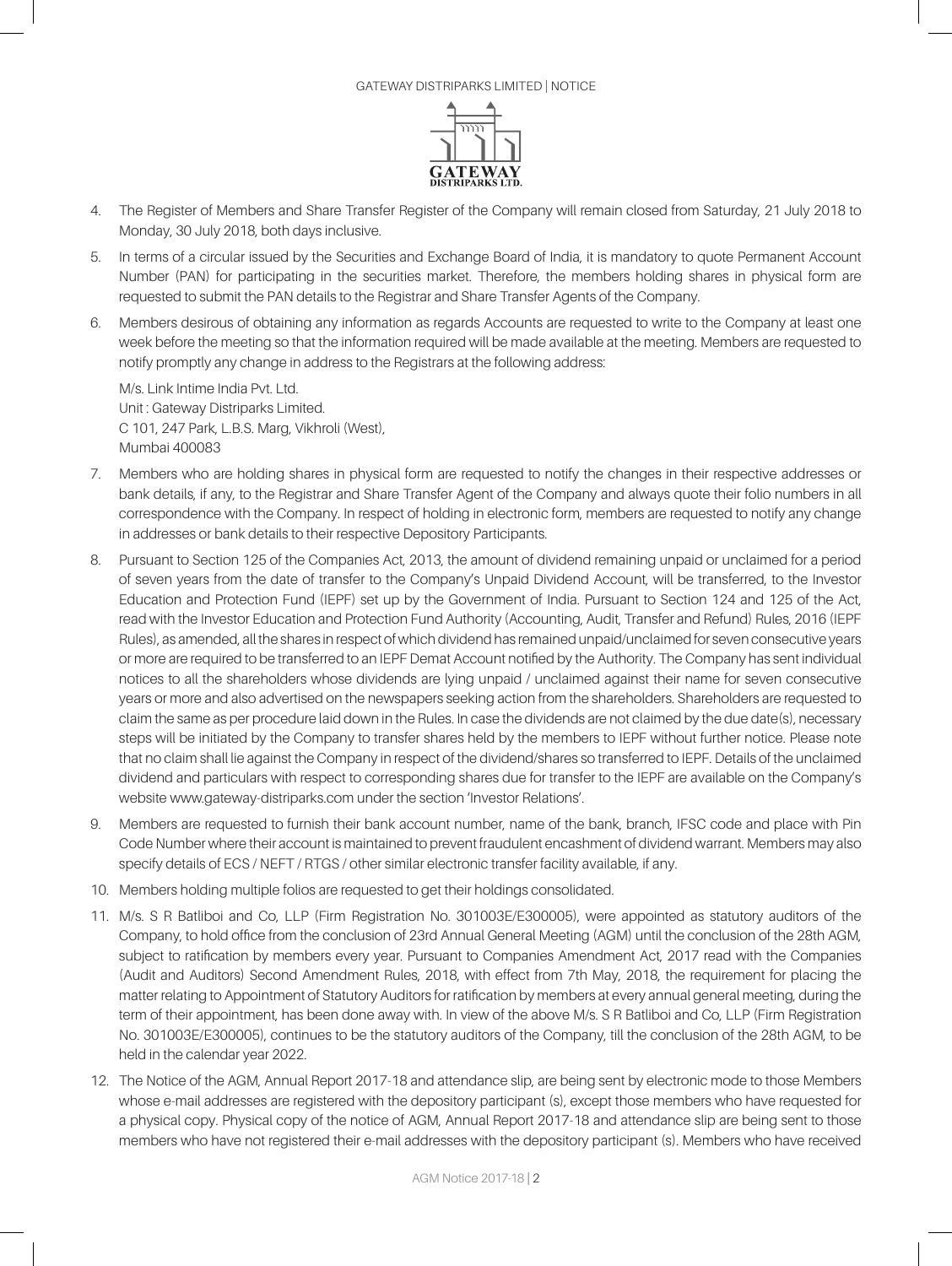

the notice of AGM, Annual Report and attendance slip in electronic mode are requested to print the Attendance slip and submit a duly filled Attendance Slip at the registration counter to attend the AGM.

- 13. The Company has appointed Central Depository Services (India) Ltd (CDSL) as the agent for providing and supervising the electronic platform for e-voting.
- 14. In compliance with the provisions of section 108 of the Companies Act, 2013 and the Rules framed thereunder, the Company has appointed Central Depository Services (India) Ltd (CDSL) as the agent for providing and supervising the electronic platform for e-voting. Accordingly, the Members are provided with the facility to cast their vote electronically, through the e-voting services provided by CDSL, on all resolutions set forth in this Notice.

The instructions for shareholders voting electronically are as under:

- (i) The voting period begins on Friday, 27 July 2018 (9.00 a.m. IST) and ends on Sunday, 29 July 2018 (5.00 p.m. IST). During this period, shareholders of the Company, holding shares either in physical form or in dematerialized form, as on the cut-off date (record date) of Monday, 23 July 2018 may cast their votes electronically. The e-voting module shall be disabled by CDSL for voting thereafter.
- (ii) Any person, who acquires shares of the Company and becomes a shareholder of the Company after dispatch of the notice of AGM and holds shares as on the cut-off date ie. Monday, 23 July 2018, may obtain the sequence number by sending a request at rnt.helpdesk@linkintime.co.in.
- (iii) The shareholders should log on to the e-voting website: www.evotingindia.com
- (iv) Click on Shareholders/Members.
- (v) Now Enter your User ID
	- a. For CDSL: 16 digits beneficiary ID,
	- b. For NSDL: 8 Character DP ID followed by 8 Digits Client ID,
	- c. Members holding shares in Physical Form should enter Folio Number registered with the Company.
- (vi) Next enter the Image Verification as displayed and Click on Login.
- (vii) If you are holding shares in demat form and had logged on to www.evotingindia.com and voted on an earlier voting of any company, then your existing password is to be used.
- (viii) If you are a first time user follow the steps given below:

|                     | For Members holding shares in Demat Form and Physical Form                                     |  |  |
|---------------------|------------------------------------------------------------------------------------------------|--|--|
| <b>PAN</b>          | Enter your 10 digit alpha-numeric PAN issued by Income Tax Department (Applicable for both     |  |  |
|                     | demat shareholders as well as physical shareholders)                                           |  |  |
|                     | Members, who have not updated their PAN with the Company/Depository Participant, are           |  |  |
|                     | requested to use the sequence number which is printed on Attendance Slip, in the PAN field.    |  |  |
| Dividend Bank       | Enter the Dividend Bank Details or Date of Birth (in dd/mm/yyyy format) as recorded in your    |  |  |
| Details OR          | demat account or in the company records in order to login.                                     |  |  |
| Date of Birth (DOB) | If both the details are not recorded with the depository or company please enter the member id |  |  |
|                     | / folio number in the Dividend Bank details field as mentioned in instruction (v).             |  |  |

- (ix) After entering these details appropriately, click on "SUBMIT" tab.
- (x) Members holding shares in physical form will then directly reach the Company selection screen. However, members holding shares in demat form will now reach 'Password Creation' menu wherein they are required to mandatorily enter their login password in the new password field. Kindly note that this password is to be also used by the demat holders for voting for resolutions of any other company on which they are eligible to vote, provided that company opts for e-voting through CDSL platform. It is strongly recommended not to share your password with any other person and take utmost care to keep your password confidential.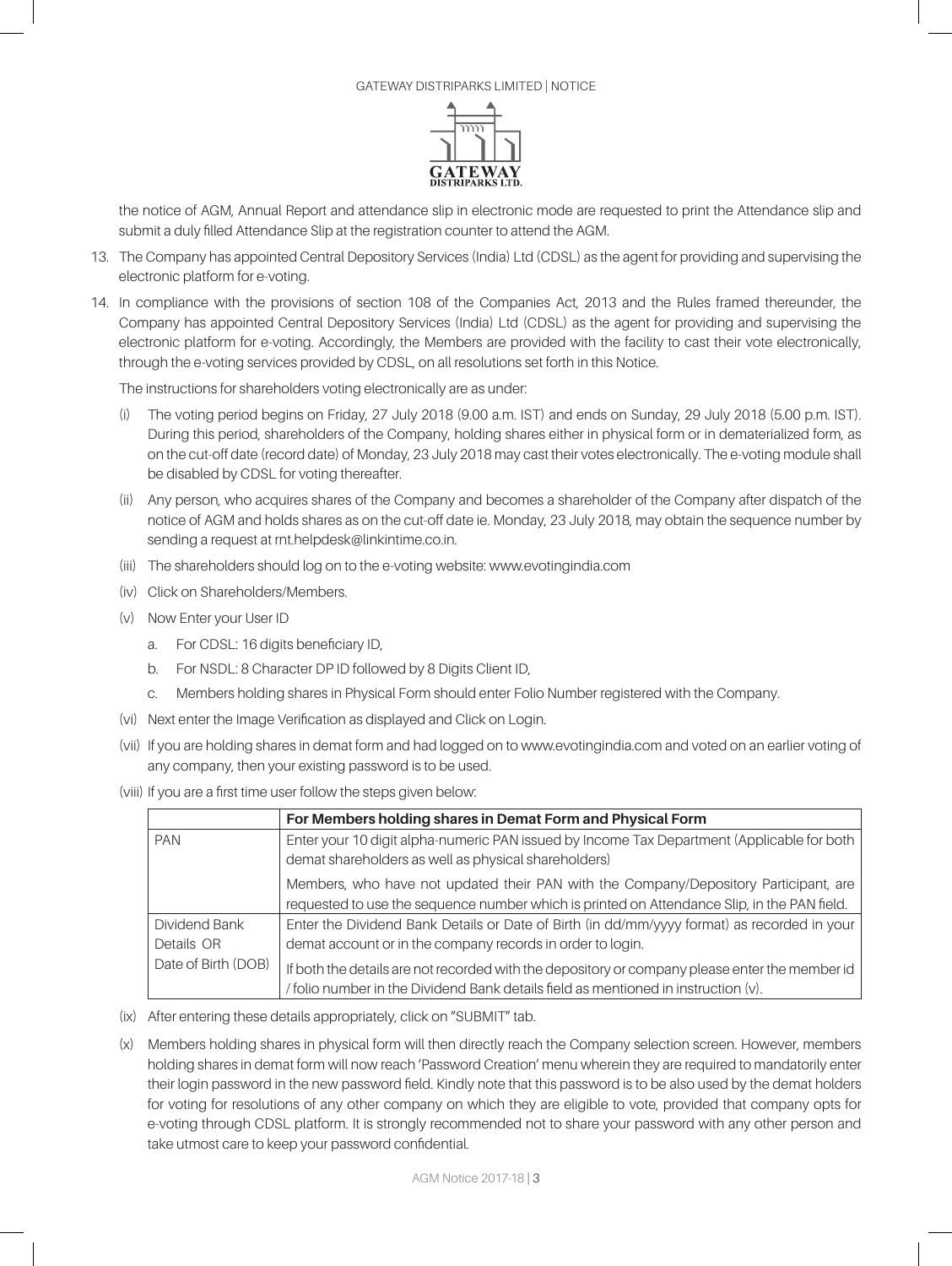

- (xi) For Members holding shares in physical form, the details can be used only for e-voting on the resolutions contained in this Notice.
- (xii) Click on the EVSN "Gateway Distriparks Limited" on which you choose to vote.
- (xiii) On the voting page, you will see "RESOLUTION DESCRIPTION" and against the same the option "YES/NO" for voting. Select the option YES or NO as desired. The option YES implies that you assent to the Resolution and option NO implies that you dissent to the Resolution.
- (xiv) Click on the "RESOLUTIONS FILE LINK" if you wish to view the entire Resolution details.
- (xv) After selecting the resolution you have decided to vote on, click on "SUBMIT". A confirmation box will be displayed. If you wish to confirm your vote, click on "OK", else to change your vote, click on "CANCEL" and accordingly modify your vote.
- (xvi) Once you "CONFIRM" your vote on the resolution, you will not be allowed to modify your vote or cast the vote again.
- (xvii) You can also take out print of the voting done by you by clicking on "Click here to print" option on the Voting page.
- (xviii) If a demat account holder has forgotten the changed login password then Enter the User ID and the image verification code and click on Forgot Password & enter the details as prompted by the system.
- (xix) Shareholders can also cast their vote using CDSL's mobile app m-Voting available for android based mobiles. The m-Voting app can be downloaded from Google Play Store. Apple and Windows phone users can download the app from the App Store and the Windows Phone Store respectively. Please follow the instructions as prompted by the mobile app while voting on your mobile.
- (xx) Note for Non Individual Shareholders and Custodians
	- Non-Individual shareholders (i.e. other than Individuals, HUF, NRI etc.) and Custodian are required to log on to www.evotingindia.com and register themselves as Corporates.
	- A scanned copy of the Registration Form bearing the stamp and sign of the entity should be emailed to helpdesk. evoting@cdslindia.com
	- After receiving the login details a compliance user should be created using the admin login and password. The Compliance user would be able to link the account(s) for which they wish to vote on.
	- The list of accounts should be mailed to helpdesk.evoting@cdslindia.com and on approval of the accounts they would be able to cast their vote.
	- A scanned copy of the Board Resolution and Power of Attorney (POA) which they have issued in favour of the Custodian, if any, should be uploaded in PDF format in the system for the scrutinizer to verify the same.
- (xxi) In case you have any queries or issues regarding e-voting, you may refer the Frequently Asked Questions (FAQs) and e-voting manual available at www.evotingindia.com under help section or write an email to helpdesk.evoting@ cdslindia.com
- (xxii)All grievances connected with the facility for voting by electronic means may be addressed to Mr. Rakesh Dalvi, Manager, Central Depository Services (India) Limited, A Wing, 25th Floor, Marathon Futurex, Mafatlal Mill Compounds, N M Joshi Marg, Lower Parel (E), Mumbai – 400013, or send an email to helpdesk.evoting@cdslindia.com or call 18002005533.
- (xxiii)Members who have cast their vote by remote e-voting prior to the meeting may also attend the meeting but shall not be entitled to cast their vote again at the meeting.
- 15. The Company has appointed M/s. S N ANANTHASUBRAMANIAN & CO., Practising Company Secretaries, to act as the Scrutinizer for conducting the electronic voting process in a fair and transparent manner.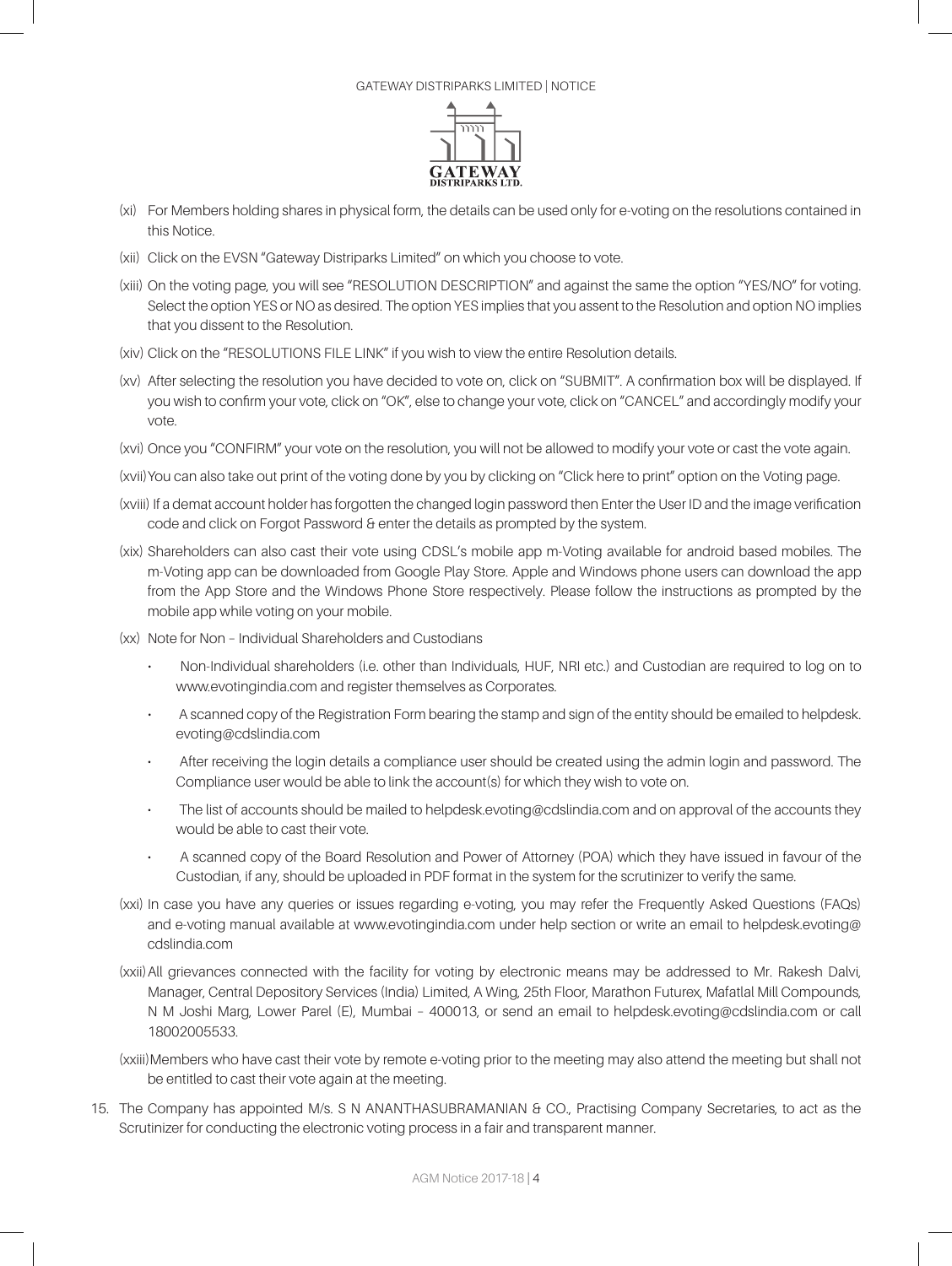#### Gateway distriparks Limited | NOTICE



The Scruitinizer shall immediately upon conclusion of the e-voting at the general meeting, first count the votes cast at the meeting and thereafter unblock the votes cast through remote e-voting in presence of at least two witnesses not in the employment of the Company. Thereafter, the Scruitinizer shall, within 48 hours of the conclusion of the meeting, prepare a consolidated Scruitinizer Report of the total votes cast in favour or against the items on the agenda contained in this Notice, if any, and submit it forthwith to the Chairman of the Company or a person authorized by him in writing, who shall countersign the same. The Chairman or the person authorized by him in writing, as the case may be, shall declare the result of the voting forthwith.

The results declared along with the Scrutinizer's Report shall be placed on the Company's website www.gateway-distriparks. com and on the website of CDSL and communicated to the BSE Limited and National Stock Exchange of India Limited, where the shares of the Company are listed immediately after the result of the meeting is declared.

- 16. Members are requested to register/update their e-mail addresses with the Company/ depository, so that the notice and related documents can be served to the members on their e-mail addresses.
- 17. Route map to the venue of the meeting is provided at the end of the notice.
- 18. Redressal of complaints of Investor: The Company has designated an e-mail id: investor@gateway-distriparks.com to enable Investors to register their complaints, if any.

# **Additional Information about Directors recommended for appointment or seeking reappointment at the Annual General Meeting.**

### **1) Mrs. Mamta Gupta**

Mrs. Mamta Gupta, aged 50 years, holds a degree in Bachelor of Commerce. Mrs. Gupta has been a member of the Board since 2015. She is the Chairman of the CSR Committee of the Board and is involved in the CSR initiatives taken by the company. She is a partner in the family business firm – Newsprint Trading and Sales Corporation and is actively involved in its business development.

Mrs. Gupta is related to Mr. Prem Kishan Dass Gupta, Chairman and Managing Director and Mr. Ishaan Gupta, Joint Managing **Director** 

| Sr. No. | NAME OF THE COMPANY                    | NATURE OF INTEREST                                |
|---------|----------------------------------------|---------------------------------------------------|
|         | Gateway Distriparks Limited            | Director & Shareholder (Chairman-CSR Committee)   |
|         | Gateway Rail Freight Limited           | Director (Member - CSR Committee)                 |
| 3       | Snowman Logistics Limited              | Director (Member - CSR Committee)                 |
| 4       | Prism International Private Limited    | Director & Shareholder (Member - Audit Committee) |
| 5       | Perfect Communications Private Limited | <b>Director</b>                                   |
| 6       | Star Cineplex Private Limited          | Director & Shareholder                            |
|         | Prestige Infracon Private Limited      | Director & Shareholder                            |
| 8       | Newsprint Trading & Sales Corporation  | Partner                                           |

### **Companies in which Mrs. Mamta Gupta holds directorship and committee membership**

\*Directorships in Foreign Companies, Trusts, Societies and Companies under Section 8 of the Companies Act, 2013 are not included in the above table.

### **Shareholding in the company**

Mrs. Mamta Gupta holds 400,000 equity shares in the Company.